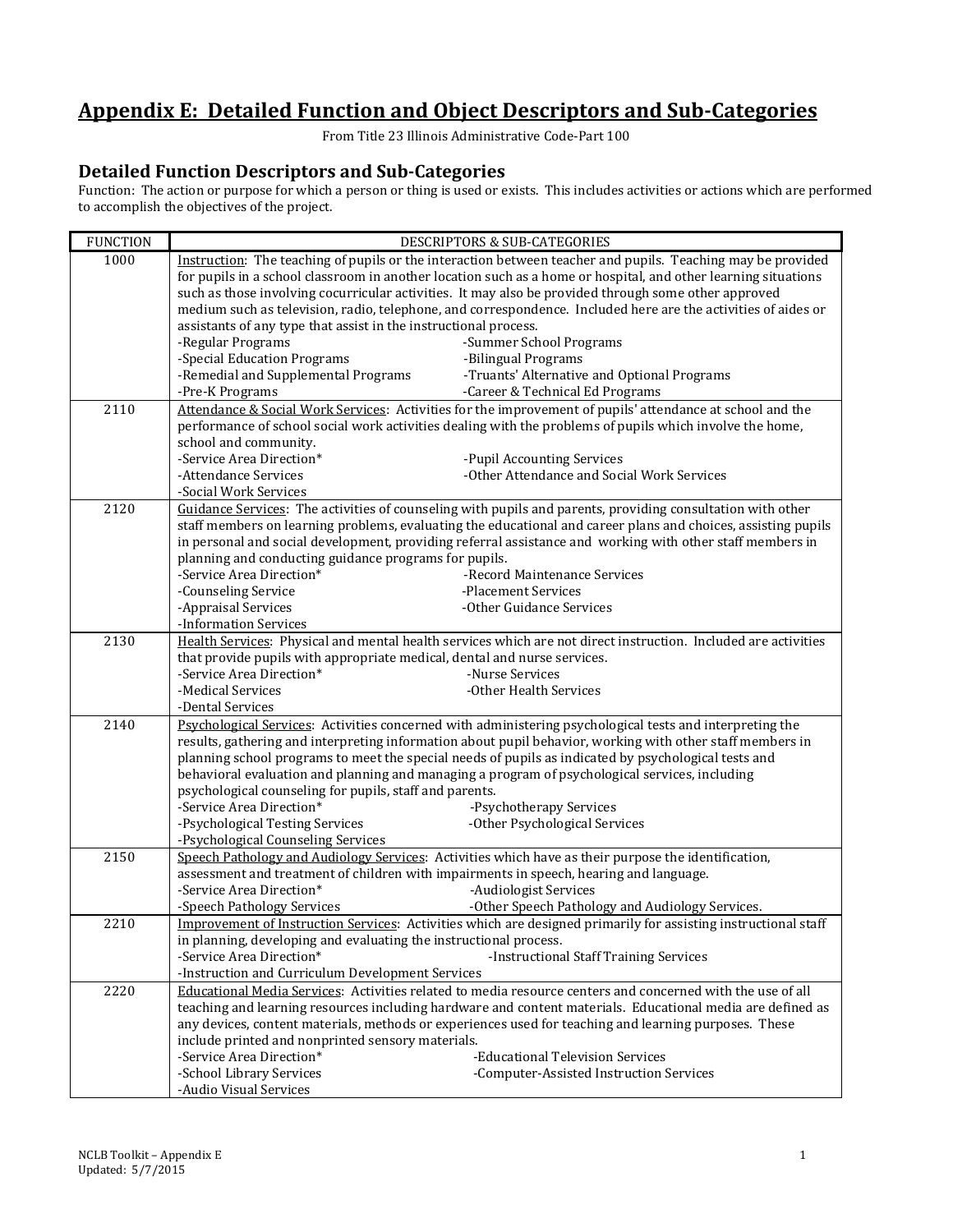| <b>FUNCTION</b> | DESCRIPTORS & SUB-CATEGORIES                                                                                                                                                                                              |  |  |  |
|-----------------|---------------------------------------------------------------------------------------------------------------------------------------------------------------------------------------------------------------------------|--|--|--|
| 2230            | Assessment and Testing: Activities carried out for the purpose of measuring individual student achievement.                                                                                                               |  |  |  |
|                 | The information obtained is generally used to monitor individual and group progress in reaching district                                                                                                                  |  |  |  |
|                 | learning goals to compare individual and group performance with national norms established by test                                                                                                                        |  |  |  |
|                 | publishers.                                                                                                                                                                                                               |  |  |  |
| 2300            | General Administration: Activities concerned with establishing and administering policy in connection with<br>operating the local education agency.                                                                       |  |  |  |
|                 | -Board of Education Services<br>-Board Treasurer Services                                                                                                                                                                 |  |  |  |
|                 | -Service Area Direction*<br>-Election Services                                                                                                                                                                            |  |  |  |
|                 | -Staff Relations and Negotiation Services<br>-Board Secretary Service                                                                                                                                                     |  |  |  |
|                 | -Executive Administration<br>-Special Area Administration                                                                                                                                                                 |  |  |  |
| 2400            | School Administration: Activities concerned with overall administrative responsibility for a single school or a                                                                                                           |  |  |  |
|                 | group of schools.                                                                                                                                                                                                         |  |  |  |
|                 | -Office of the Principal Services<br>-Other Support Services-School Administration                                                                                                                                        |  |  |  |
| 2510            | Direction of Business Support Services: Activities concerned with directing and managing the Business                                                                                                                     |  |  |  |
|                 | Services Area, such as those usually performed by the Office of the chief school business official or business<br>manager.                                                                                                |  |  |  |
| 2520            | Fiscal Services: Activities concerned with the fiscal operations of the LEA. This function includes budgeting,                                                                                                            |  |  |  |
|                 | receiving and disbursing, bookkeeping, financial accounting, payroll, inventory control and internal auditing.                                                                                                            |  |  |  |
|                 | -Financial Accounting Services<br>-Budgeting Services                                                                                                                                                                     |  |  |  |
|                 | -Receiving and Disbursing Funds Services<br>-Internal Auditing Services                                                                                                                                                   |  |  |  |
|                 | -Payroll Services<br>-Property Accounting Services                                                                                                                                                                        |  |  |  |
| 2530            | Facilities Acquisition and Construction Services: Activities concerned with acquisition of land and buildings,                                                                                                            |  |  |  |
|                 | remodeling buildings, construction of buildings and additions to buildings, initial installation or extension of                                                                                                          |  |  |  |
|                 | service systems and other built-in equipment and improvements to sites.                                                                                                                                                   |  |  |  |
|                 | -Service Area Direction*<br>-Educational Specifications Development Services<br>-Land Acquisition and Development Services<br>-Building Acquisition, Construct. and Improve. Services                                     |  |  |  |
|                 | -Architectural and Engineering Services                                                                                                                                                                                   |  |  |  |
| 2540            | Operation and Maintenance of Plant Services: Activities concerned with keeping the physical plant (i.e.,                                                                                                                  |  |  |  |
|                 | grounds, buildings and equipment) in an effective and safe working condition. This includes activities of                                                                                                                 |  |  |  |
|                 | maintaining safety in buildings, on the grounds and in the vicinity of the schools.                                                                                                                                       |  |  |  |
|                 | -Service Area Direction*<br>--Vehicle Servicing and Maintenance Services                                                                                                                                                  |  |  |  |
|                 | -Care and Upkeep of Buildings Services<br>(Other than student transportation vehicles)                                                                                                                                    |  |  |  |
|                 | -Care and Upkeep of Grounds Services<br>-Security Services                                                                                                                                                                |  |  |  |
| 2550            | -Care and Upkeep of Equipment Services<br>-Other Operation and Maintenance of Plant Services<br>Pupil Transportation Services: Activities concerned with conveying pupils to and from school as provided by               |  |  |  |
|                 | Article 29 of The School Code. It includes trips between home and school and trips to school activities.                                                                                                                  |  |  |  |
|                 | -Service Area Direction*<br>-Vehicle Servicing and Maintenance Services                                                                                                                                                   |  |  |  |
|                 | -Vehicle Operation Services<br>-Other Pupil Transportation Services                                                                                                                                                       |  |  |  |
|                 | -Monitoring Services                                                                                                                                                                                                      |  |  |  |
| 2560            | Food Services: Those activities concerned with providing food to pupils and staff in a school or LEA. This                                                                                                                |  |  |  |
|                 | service area includes the preparation and serving of regular and incidental meals, lunches or snacks in                                                                                                                   |  |  |  |
|                 | connection with school activities and the delivery of food.<br>-Service Area Direction*                                                                                                                                   |  |  |  |
|                 | -Food Delivery Services<br>-Food Preparation and Dispensing Services<br>-Other Food Services                                                                                                                              |  |  |  |
| 2570            | Internal Services: Those activities concerned with buying, storing and distributing supplies, furniture and                                                                                                               |  |  |  |
|                 | equipment; those activities concerned with internal duplicating and printing for the school system and the                                                                                                                |  |  |  |
|                 | pickup and transporting of cash from school facilities to the central administrative office or bank for control                                                                                                           |  |  |  |
|                 | and/or deposit.                                                                                                                                                                                                           |  |  |  |
|                 | -Service Area Direction*<br>-Warehousing and Distributing Services                                                                                                                                                        |  |  |  |
|                 | -Purchasing Services<br>-Printing, Publishing and Duplicating Services                                                                                                                                                    |  |  |  |
| 2610            | Direction of Central Support Services: Activities concerned with directing and managing areas which support<br>instructional and support services programs, other than administration. These activities include planning, |  |  |  |
|                 | research, development, evaluation, information, staff, statistical and data processing services.                                                                                                                          |  |  |  |
| 2620            | Planning, Research, Development & Evaluation Services: Those activities, on a systemwide basis, associated                                                                                                                |  |  |  |
|                 | with conducting and managing programs of planning, research, development and evaluation for a school                                                                                                                      |  |  |  |
|                 | system.                                                                                                                                                                                                                   |  |  |  |
| 2630            | Information Services: Those activities concerned with writing, editing and other preparation necessary to                                                                                                                 |  |  |  |
|                 | disseminate educational and administrative information to pupils, staff, managers or the general public                                                                                                                   |  |  |  |
|                 | through direct mailing, the various news media or personal contact.                                                                                                                                                       |  |  |  |
|                 | -Service Area Direction*<br>-Public Information Services                                                                                                                                                                  |  |  |  |
|                 | -Internal Information Services<br>-Management Information Services                                                                                                                                                        |  |  |  |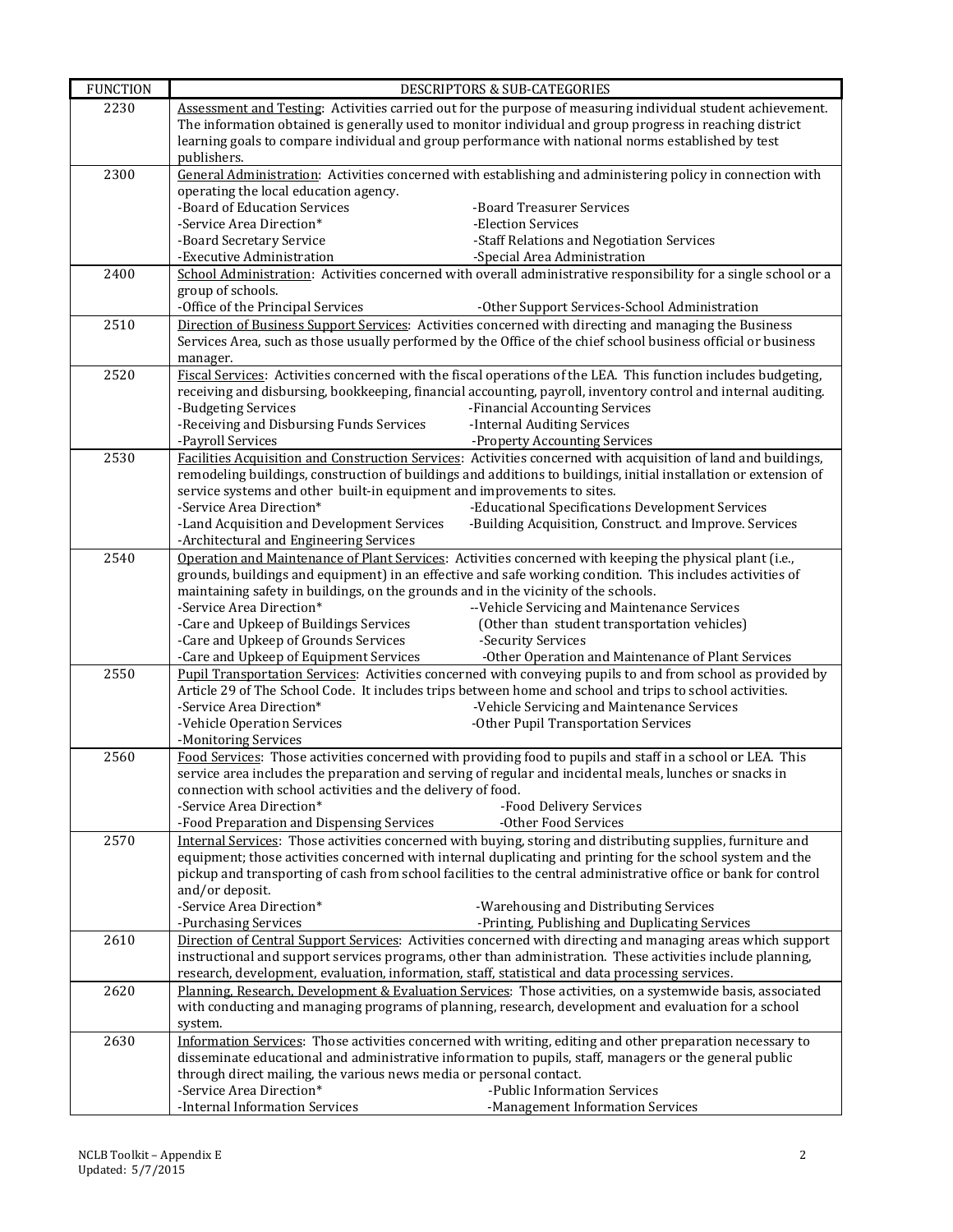| <b>FUNCTION</b> | DESCRIPTORS & SUB-CATEGORIES                                                                                                                                                      |                                                                                                             |  |  |  |
|-----------------|-----------------------------------------------------------------------------------------------------------------------------------------------------------------------------------|-------------------------------------------------------------------------------------------------------------|--|--|--|
| 2640            | Staff Services: Activities generally performed by the LEA personnel office, such as recruiting and placement,                                                                     |                                                                                                             |  |  |  |
|                 | staff transfers, inservice training, health services and staff accounting.                                                                                                        |                                                                                                             |  |  |  |
|                 | -Service Area Direction*                                                                                                                                                          | -Inservice Training Services                                                                                |  |  |  |
|                 | -Recruitment and Placement Services                                                                                                                                               | -Health Services                                                                                            |  |  |  |
|                 | -Staff Accounting Services                                                                                                                                                        |                                                                                                             |  |  |  |
| 2660            | Data Processing Services: Activities concerned with preparing data for storage, sorting data and retrieving<br>them for reproduction as information for management and reporting. |                                                                                                             |  |  |  |
|                 |                                                                                                                                                                                   |                                                                                                             |  |  |  |
|                 | -Service Area Direction*                                                                                                                                                          | -Operations Services                                                                                        |  |  |  |
|                 | -Systems Analysis Services                                                                                                                                                        | -Statistical Services                                                                                       |  |  |  |
|                 | -Programming Services                                                                                                                                                             | -Other Data Processing Services                                                                             |  |  |  |
| 2900            | Other Support Services: Activities of any support service or classification of services, general in nature, which                                                                 |                                                                                                             |  |  |  |
|                 | cannot be classified in the preceding functions.                                                                                                                                  |                                                                                                             |  |  |  |
| 3000            |                                                                                                                                                                                   | Community Services: Services provided by the LEA for the community as a whole or some segment of the        |  |  |  |
|                 | community, such as community recreation programs, civic organization activities, public libraries, programs                                                                       |                                                                                                             |  |  |  |
|                 |                                                                                                                                                                                   | of custody and child care, welfare services, private school pupil services and home/school services.        |  |  |  |
|                 | -Direction of Community Services                                                                                                                                                  | -Welfare Activities Services                                                                                |  |  |  |
|                 | -Community Recreation Services                                                                                                                                                    | -Private School Pupils' Services                                                                            |  |  |  |
|                 | -Civic Services                                                                                                                                                                   | -Home/School Services                                                                                       |  |  |  |
|                 | -Public Library Services                                                                                                                                                          | -Parent Activities                                                                                          |  |  |  |
|                 | -Custody and Child Care Services                                                                                                                                                  | -Other Community Services                                                                                   |  |  |  |
| $4000**$        |                                                                                                                                                                                   | Payments to Other Districts and Governmental Units: Payments to LEAs, generally for tuition, transportation |  |  |  |
|                 |                                                                                                                                                                                   | and all other services rendered to pupils residing in the paying LEA. Where a nonoperating district pays an |  |  |  |
|                 |                                                                                                                                                                                   | operating district for the education of pupils, the nonoperating district records such payments here. Flow- |  |  |  |
|                 |                                                                                                                                                                                   | through funds - where payment is received by an LEA and a portion is transferred to one or more other LEAs  |  |  |  |
|                 | - use object 600. (Expenditures in this function are not counted in state expenditure totals.)                                                                                    |                                                                                                             |  |  |  |
|                 | -Payments for Regular Programs                                                                                                                                                    | -Payments for Career & Technical Ed Programs                                                                |  |  |  |
|                 | -Payments for Special Education Programs                                                                                                                                          | -Payments for Community College Programs                                                                    |  |  |  |
|                 | -Payments to University/College programs                                                                                                                                          | -Other Payments to Governmental Units                                                                       |  |  |  |
| 5000            | Debt Services: Servicing of the debts of an LEA.                                                                                                                                  |                                                                                                             |  |  |  |
|                 | -Debt Services - Interest                                                                                                                                                         | -Debt Services - Lease/Purchase Principal Retired                                                           |  |  |  |
|                 | -Debt Services - Bond Principal Retire.                                                                                                                                           | -Debt Services-Other                                                                                        |  |  |  |

**\*** Service Area Direction - activities associated with directing and managing a specified service area.

\*\* New function descriptor is in effect as of July 1, 2008 (FY09) for the LEAs records. The new function descriptor will be available on the 2010 budget templates for federal and state grant programs.